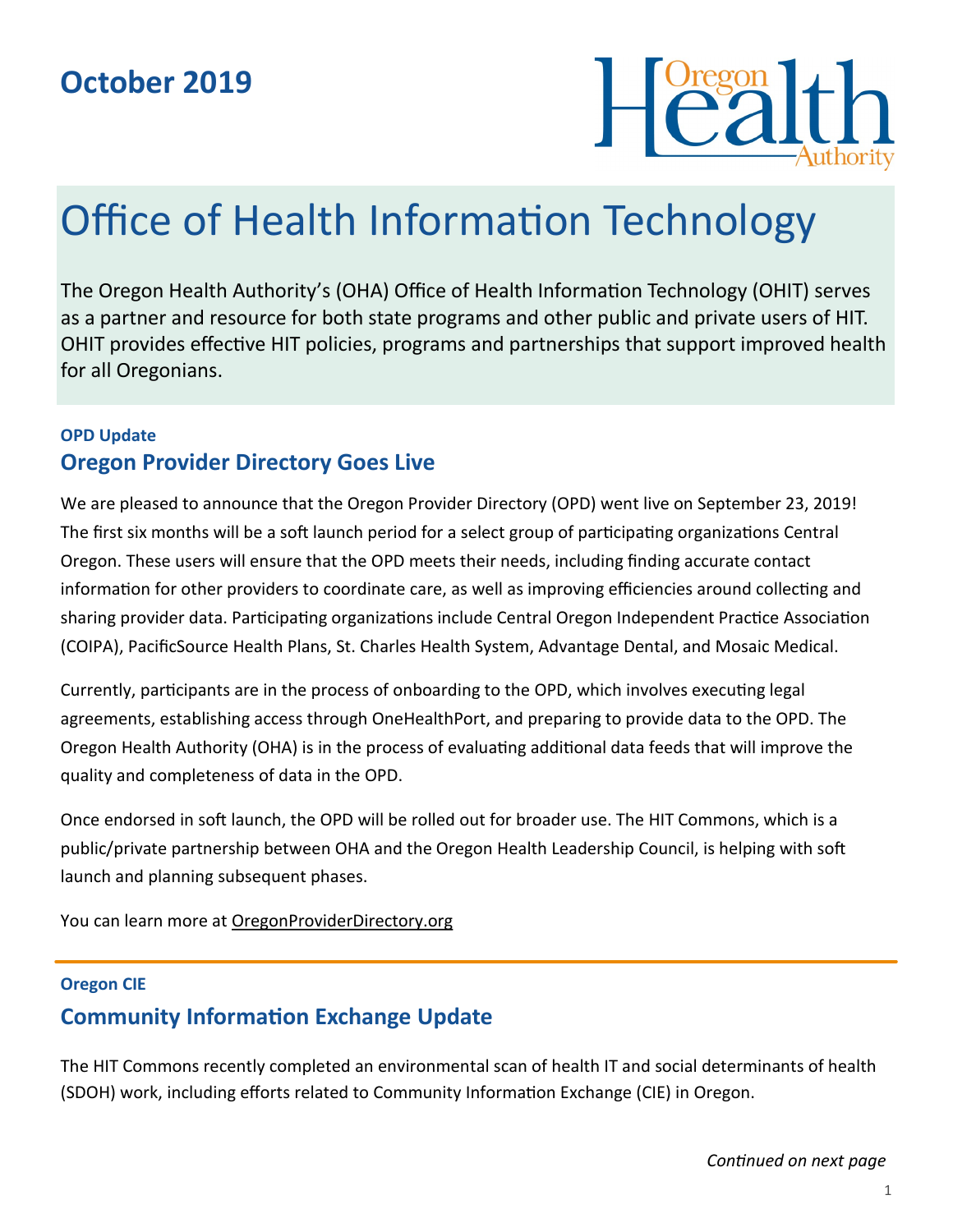

#### *Continued from previous page*

The HIT Commons recently completed an environmental scan of health IT and social determinants of health (SDOH) work, including efforts related to Community Information Exchange (CIE) in Oregon.

In general, a Community Information Exchange connects health care, human and social services partners to improve the health and well-being of communities. A technology platform supporting a CIE could provide many functions, including statewide social services directory, shared risk assessment capabilities, real-time closed loop referral management, collaborative care plans and standardized outcomes and data analysis. For Oregon, a statewide effort could include technology components, areas for alignment across different technologies, and areas for collaborative learning.

The environmental scan, which started last April, found strong interest and support for statewide CIE efforts to support SDOH work, though no clear alignment on vendor(s) or approach(es). The final scan is posted on the [HIT Commons web page a](http://www.orhealthleadershipcouncil.org/hit-commons/)nd includes interviews completed through August 31, 2019. While the scan is complete, HIT Commons will continue to take input from stakeholders in this evolving landscape. Later this fall, HIT Commons will convene an Oregon CIE Advisory Group. This group is chartered to develop a statewide CIE roadmap over the next 12 months, while continuing to track and learn from early adoption efforts emerging in several communities around the state.

To learn more about the Advisory Group or to provide feedback on this work, you can email HIT Commons at HITinfo@hitcommons.org.

# **HITOC Highlights Outcomes of October meeting**

The Health Information Technology Oversight Council (HITOC) held an exciting meeting on October 3, 2019. HITOC conducted chair/vice-chair elections, reelecting Erick Doolen (chair) and Dr. Amy Henninger (vice-chair) and discussed plans for HITOC leadership development. HITOC also covered the following topics in depth:

### **Health Equity and Health IT**

Leann Johnson, director of OHA's Equity and Inclusion Division, gave an overview of health equity and presented the new definition of health equity, which was recently adopted by the Oregon Health Policy Board (OHPB), which you can learn more about below.

The definition will be used by OHA and all OHPB committees, including HITOC, going forward. HITOC members also explored the connection between health equity and health IT, including a look at where federal EHR certification standards and [Race, Ethnicity, Language, and Disability \(REALD\)](https://www.oregon.gov/oha/OEI/Pages/REALD-Temp-Page.aspx) overlap and related opportunities with the Oregon Provider Directory. You can see Leann's slides [here.](https://www.oregon.gov/oha/OEI/HECMeetingDocs/Health%20Equity%20Definition_October%202019%20HEC%20Presentation%20to%20OHPB.pdf)

*Continued on next page*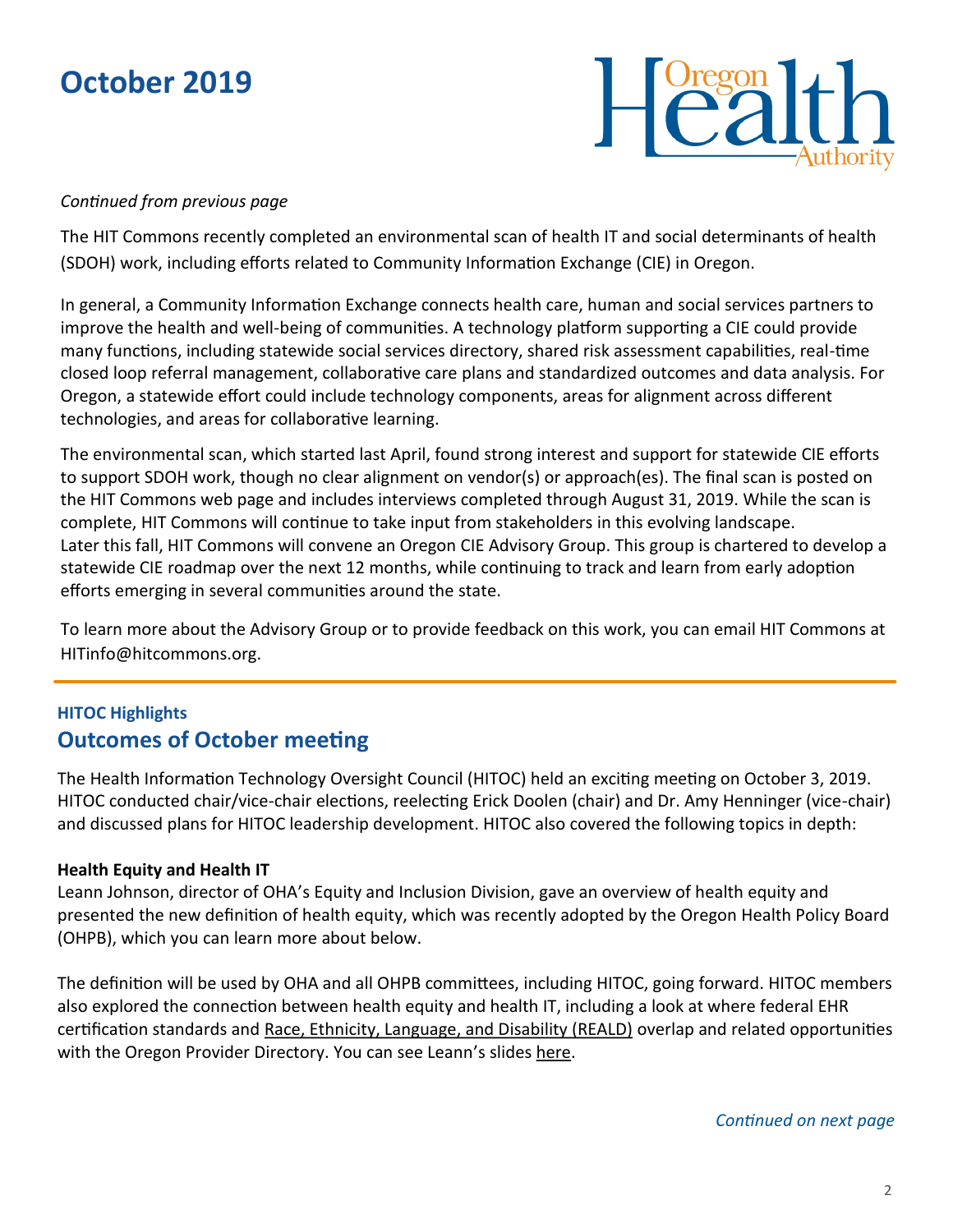

#### *Continued from previous page*

#### **2020 Strategic Plan Revision**

HITOC held its first in-depth discussion about its 2020 revision of the Strategic Plan for Health IT and Health Information Exchange, reflecting on the current strategic plan and discussing logistics for the update process. HITOC's current strategic plan runs from 2017-2020, and HITOC will spend significant time in 2020 engaging with partners and stakeholders and developing a revised strategic plan to present to OHPB in late 2020.

#### **2020 HITOC Work Plan and OHPB Report**

HITOC reviewed its 2019 work plan progress and started planning its 2020 work. HITOC also discussed upcoming its report to OHPB about its 2019 activities, the current state of health IT in Oregon, and planned 2020 activities. HITOC reports to OHPB at least annually, and the schedule will be announced.

The HITOC meeting took place on Thursday, October 3, from 12:30 p.m. – 3:45 p.m. in Suite 775 of the Five Oak Building in Portland. Meeting materials and agenda are available [here.](https://www.oregon.gov/oha/HPA/OHIT-HITOC/Pages/HITOC-Meetings.aspx)

### **OHPB Update Oregon Health Policy Board Adopts Agency-Wide Health Equity Definition**

On October 1, 2019, the Oregon Health Policy Board adopted an agency-wide Health Equity definition. The definition will be used by the Health Policy Board, its sub-committees, and throughout OHA.

The definition calls out not just the disparate health outcomes but the connection between these outcomes and historical/current acts of racism and oppression that lead to poor health. For example, children born to Black mothers experience higher rates of infant mortality than children born to White mothers, even after allowing for income, education, and other factors.

**The definition:** Oregon will have established a health system that creates health equity when all people can reach their full health potential and well-being and are not disadvantaged by their race, ethnicity, language, disability, gender, gender identity, sexual orientation, social class, intersections among these communities or identities, or other socially determined circumstances.

Achieving health equity requires the ongoing collaboration of all regions and sectors of the state, including tribal governments to address:

- The equitable distribution or redistribution of resources and power; and
- Recognizing, reconciling and rectifying historical and contemporary injustices.

As OHA Director Pat Allen said to OHA staff, "This is the level we need to be able to understand health equity if we want to be able to begin to address it. This is the beginning of a conversation within OHA, not the end."

You can learn more about the Health Equity Committee here.